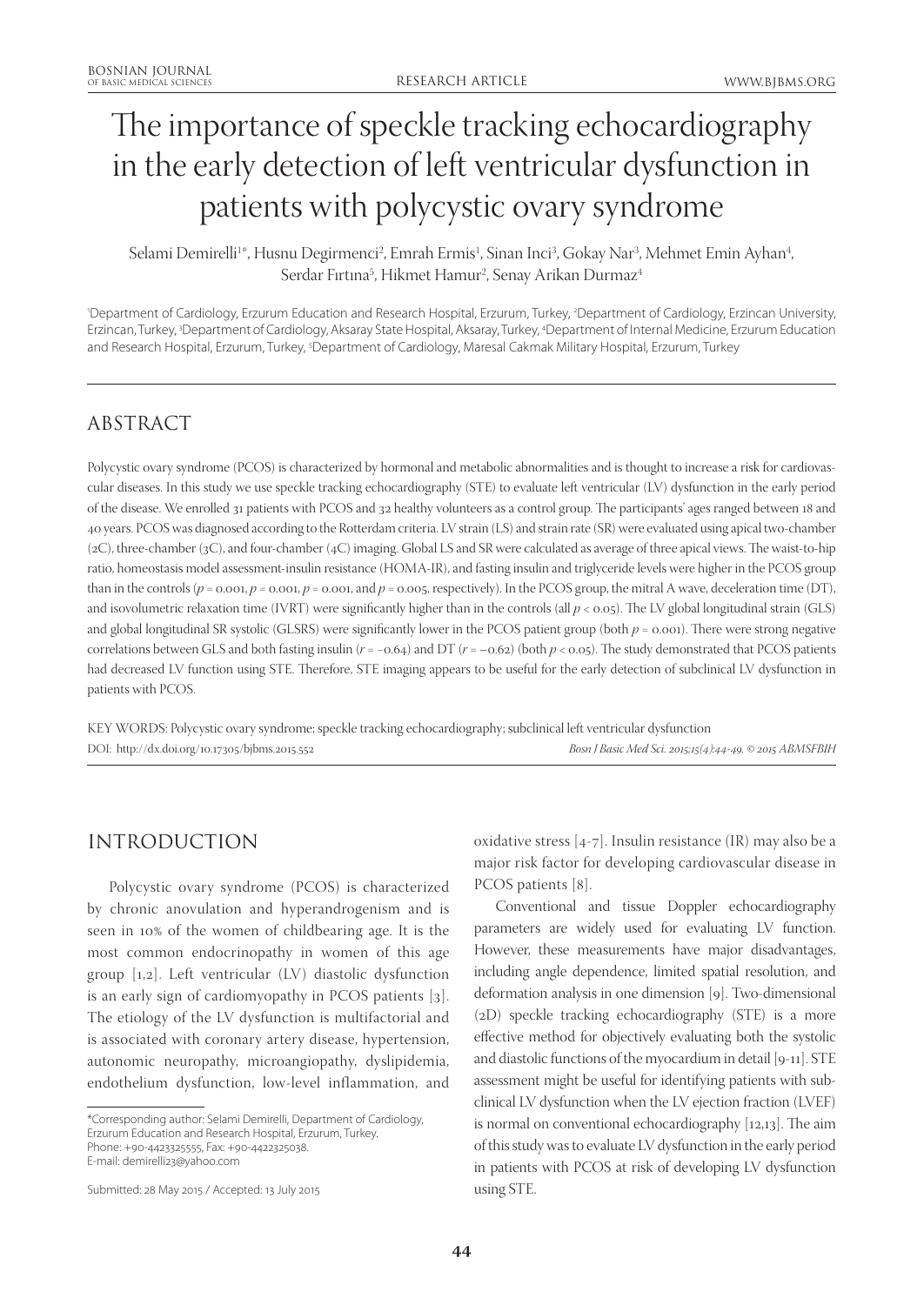## MATERIALS AND METHODS

## Study population

We included 31 consecutive patients with PCOS and 32 healthy volunteers as a control group. The participants were similar in terms of age, body mass index (BMI), and blood pressure and their ages ranged between 18 and 40. All of the subjects underwent a physical examination, 12-lead electrocardiography (ECG), transthoracic echocardiography, and chest X-ray. Height, body weight, and hip and waist circumference were measured at a clinical examination visit after an overnight fast. Brachial blood pressure was obtained using standard sphygmomanometry with the subject in the sitting position. Measurements were repeated three times after at least 5 minutes of rest and then averaged. Potential subjects were excluded if they had hypertension, coronary artery disease, congestive heart failure, systemic rheumatic disease, diabetes mellitus, thyroiditis, renal disease, hypercortisolism, or hyperprolactinemia; had used oral contraceptives, other hormone treatments, or any kind of medicine in the previous 3 months; were pregnant or breastfeeding; active smokers; or chronic alcohol consumers. The study was conducted according to the guidelines of the Declaration of Helsinki and was approved by the Local Ethics Committee. Informed consent was obtained from each participant.

PCOS was diagnosed according to the Rotterdam criteria in the presence of at least two of the following three features: Oligo- or anovulation, hyperandrogenism, and polycystic ovaries [14]. The International Diabetes Federation diagnostic criteria were used to establish the presence of the metabolic syndrome [15]. According to the International Diabetes Federation definition, one has metabolic syndrome when she has central adiposity plus two or more of the following four factors: (1) Triglyceride (TG) concentration >150 mg/dL (1.7 mmol/L) or specific treatment for this lipid abnormality; (2) high-density lipoprotein (HDL) cholesterol concentration <50  $mg/dL$  (1.29 mmol/L) or specific treatment for this lipid abnormality; (3) elevated blood pressure, with a systolic blood pressure >130 mmHg or diastolic blood pressure >85 mmHg or treatment of previously diagnosed hypertension; and (4) raised fasting plasma glucose concentration >100 mg/dL (5.6 mmol/L) or previously diagnosed Type 2 diabetes.

At baseline, in the morning after an overnight fast, venous blood was sampled to determine the plasma concentrations of glucose, low-density lipoprotein (LDL), HDL cholesterol, TG, and insulin. After consuming a carbohydrate diet of 300 g for 3 days and a 10-14 h overnight fast, blood samples were taken from peripheral veins 60 min and 120 min after consuming 75 g glucose orally. The blood samples were analyzed using immunoassays.

In each subject, the degree of IR was estimated at baseline using the homeostatic model assessment (HOMA) according to the method described by Matthews et al. [16]. Specifically, an IR score (HOMA-IR) was computed with the formula: Fasting glucose (mg/dL)  $\times$  fasting insulin ( $\mu$ U/mL)/405. BMI was calculated as body weight (kg)/height² (m).

#### Standard echocardiographic evaluation

All of the echocardiographic measurements were performed independently by two observers who were blinded to the clinical characteristics of the study population. The echocardiographic measurements were made in the left lateral position using a Vingmed ultrasound system (Vingmed System 7, General Electric, Horten, Norway) and a 2.5 MHz transducer with the assistance of ECG monitoring. The images were stored digitally and analyzed offline (EchoPAC PC, GE Vingmed). The frame rate for tissue Doppler imaging (TDI) measurements was >100/s. Using Simpson's formula, LVEF was calculated from measurements of the end diastolic and end systolic volumes on apical four-chamber  $(4C)$  views. The left atrial  $(LA)$  diameter, aortic diameter, and end-diastolic interventricular septum thickness (IVSTd) were measured from the parasternal long axis using M-mode echocardiography. TDI measurements were assessed in the apical 4C view. Early (E) and late (A) wave velocities ratio (E/A), deceleration time (DT), and isovolumetric relaxation time (IVRT) were measured from the mitral inflow profile. The myocardial systolic (Sm), early diastolic (Em), and late diastolic (Am) velocities were determined at the septal mitral annulus by placing a tissue Doppler sample volume. All calculations followed the standards laid down by the American Society of Echocardiography [17].

#### Two-dimensional (2D) echocardiography

2D echocardiographic images were obtained from apical  $4C$ -, three-chamber (3C), and two-chamber (2C) views, as well as images of the LV. These images were stored digitally. All of the images were obtained while the subjects held their breaths and were stored in a cine loop format from three consecutive beats. The sample volume used for the velocity and strain measurements was positioned manually in the myocardium throughout the cardiac cycle. Then, the records were processed using acoustic tracking software (EchoPac PC; GE Vingmed, Horten, Norway). The frame rate was 60-90 frames/s. LV strain (LS) and strain rate (SR) were evaluated using apical 2C, 3C, and 4C imaging. The LV global longitudinal strain (GLS) and global longitudinal SR (GLSRS) were calculated as the arithmetic means of the three values.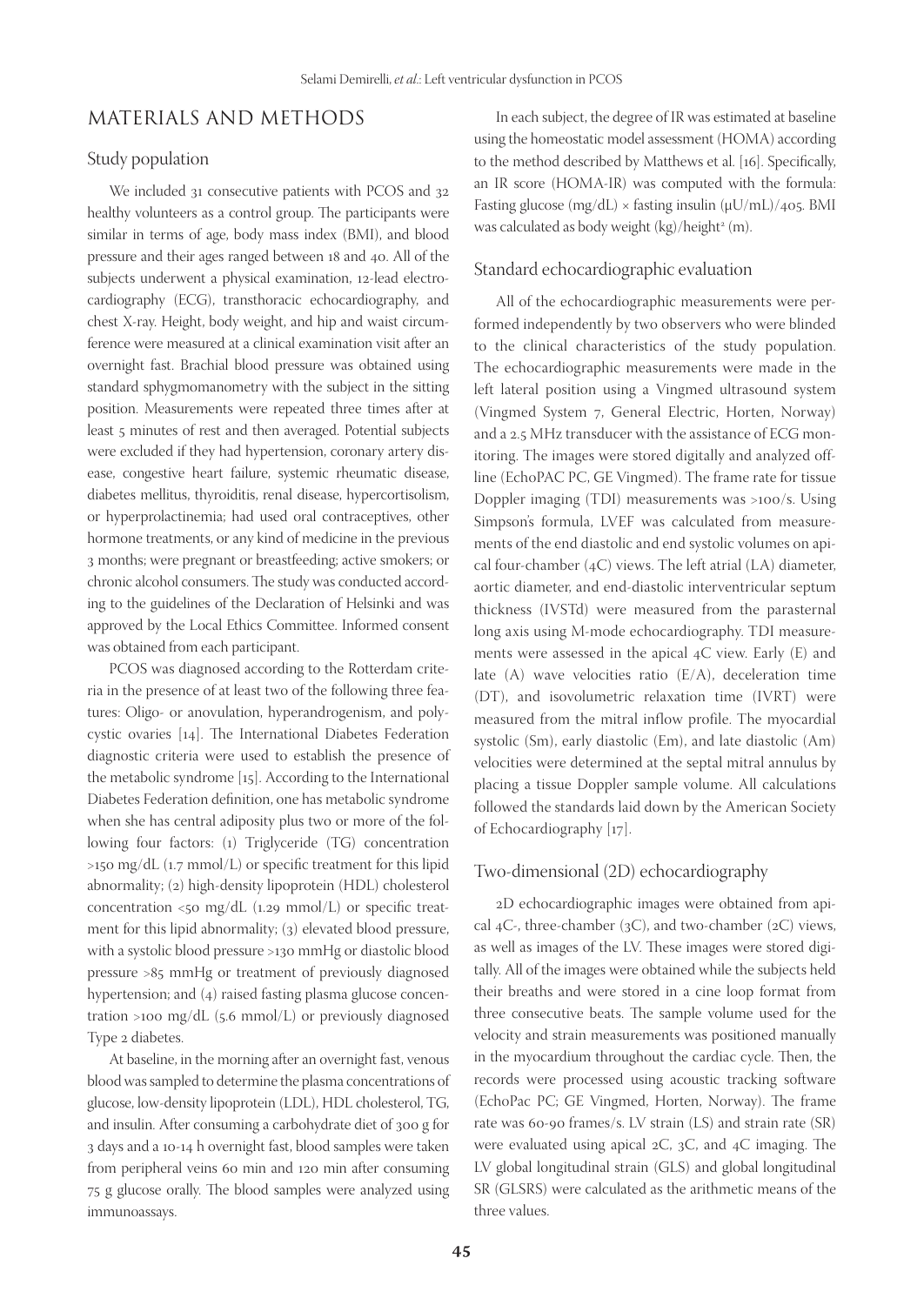#### Statistical analysis

Continuous variables are presented as a mean ± standard deviation (SD) while categorical variables are given as percentages. The Kolmogorov–Smirnov test was used to verify the normality of the distribution of continuous variables. Statistical comparison of clinical data between the two groups consisted of unpaired *t*-tests for parametric data and the Mann–Whitney *U*-test for non-parametric data. Correlations were assessed with the Pearson and Spearman correlation coefficients, and the Chi-square test was used for categorical variables. Analyzes were performed with PASW 18 (SPSS/ IBM, Chicago, IL, USA), and a two-tailed *p* < 0.05 was considered statistically significant.

## RESULTS

In this study we included 31 patients with PCOS (mean age  $24.6 \pm 4.8$  years) and 32 healthy volunteers as controls (mean age 22.5  $\pm$  3.6 years). Demographic and baseline characteristics of the patients and control group are presented in Table 1.

There were no significant differences between the groups in terms of BMI, waist circumference, systolic and diastolic blood pressure, total cholesterol, LDL- or HDL-cholesterol, fasting glucose, and metabolic syndrome (*p* > 0.05). The waistto-hip ratio was considerably higher in the PCOS group than in the controls  $(p = 0.001)$ . In addition, the fasting insulin, HOMA-IR, and TG levels were notably higher in the PCOS group ( $p=$  0.001,  $p=$  0.001, and  $p=$  0.005, respectively). Echocardiographic features of the groups are presented in Table 2. There were no significant differences between the groups in the LVEF, E, Am, Sm, LA, and IVSTd  $(p > 0.05)$ . In the PCOS group, the A wave, DT, and IVRT were significantly higher than in the controls ( $p <$  0.05), while Em and the E/A ratio were considerably lower in the PCOS group ( $p = 0.001$ ) and  $p = 0.001$ , respectively).

The value of LS-2C was similar in both groups, while GLS, LS-4C, LS-3C, SRS-4C, SRS-3C, SRS-2C, and global longitudinal SR systolic (GLSRS) were significantly lower in the PCOS group compared to the controls (Table 3). There were strong, negative correlations between GLS, and both the fasting insulin  $(r = -0.64, p < 0.05)$  (Figure 1) and DT  $(r = -0.62, p < 0.05)$ . There was a significant, moderate correlation between GLS and HOMA-IR  $(r = -0.39, p < 0.05)$ . In addition, there was a significant, moderate, positive correlation between GLS and the waist-to-hip ratio  $(r = 0.48, p < 0.05)$ , and a significant, weak, negative correlation between GLS and IVRT (*r* = –0.27,  $p < 0.03$ ).

Inter-observer and intra-observer agreements were assessed by a Bland–Altman analysis. Ten patients were selected randomly to evaluate the intra- and inter-observer

**TABLE 1.** Baseline characteristics of patients and controls

| Parameters                   | $PCOS(n=31)$     | Control $(n=32)$ | $p$ value |
|------------------------------|------------------|------------------|-----------|
| Age (years)                  | $24.6 \pm 4.8$   | $22.5 + 3.6$     | 0.074     |
| BMI (kg/m <sup>2</sup> )     | $23.3 \pm 4.8$   | $22.3 \pm 3.0$   | 0.697     |
| Waist circumference (cm)     | $82.6 + 14.8$    | $78.9 \pm 13.0$  | 0.729     |
| Waist-to-hip ratio           | $0.86 \pm 0.03$  | $0.83 \pm 0.04$  | < 0.001   |
| $SBP$ (mm $Hg$ )             | $102.0 \pm 8.1$  | $100.0 \pm 8.0$  | 0.994     |
| $DBP$ (mm $Hg$ )             | $63.9+4.9$       | $63.7 + 4.9$     | 0.922     |
| Total cholesterol (mg/dL)    | $176.6 \pm 27.3$ | $159.4 \pm 31.8$ | 0.119     |
| LDL cholesterol (mg/dL)      | $104.7 \pm 23.6$ | $93.5 + 26.0$    | 0.260     |
| HDL cholesterol (mg/dL)      | $54.9 \pm 12.5$  | $55.8 + 13.3$    | 0.724     |
| TG (mg/dL)                   | $112.3 \pm 48.5$ | $77.1 \pm 32.6$  | 0.005     |
| Fasting glucose (mg/dL)      | $90.4 \pm 9.9$   | $86.1 \pm 11.8$  | 0.098     |
| Fasting insulin (mIU/L)      | $18.14 \pm 5.23$ | $8.90 \pm 4.90$  | < 0.001   |
| HOMA-IR                      | $3.75 \pm 0.86$  | $1.90 \pm 0.97$  | < 0.001   |
| Metabolic syndrome, <i>n</i> |                  | 5                | 0.751     |

BMI: Body mass index; DBP: Diastolic blood pressure;

HOMA-IR: Homeostasis model assessment-insulin resistance; SBP: Systolic blood pressure; NS: Non-significant; PCOS: Polycystic ovary syndrome

**TABLE 2.** Comparison of standard echocardiographic parameters of the patients and the control group

| Parameters                      | $PCOS(n=31)$   | Control $(n=32)$ | $p$ value |
|---------------------------------|----------------|------------------|-----------|
| LVEF(%)                         | $67.8 \pm 3.8$ | $67.3 \pm 2.4$   | 0.666     |
| $E \left( \frac{cm}{s} \right)$ | $91.7 + 14.1$  | $99.7 \pm 8.5$   | 0.072     |
| $A$ (cm/s)                      | $70.4 \pm 9.3$ | $62.4 + 7.0$     | < 0.001   |
| E/A                             | $1.31 + 0.25$  | $1.6 + 0.19$     | < 0.001   |
| Em (cm/s)                       | $12.1 \pm 2.0$ | $14.3 + 2.1$     | 0.001     |
| Am $\langle$ cm/s $\rangle$     | $9.2 \pm 2.3$  | $7.8 + 1.1$      | 0.085     |
| $DT$ (ms)                       | $182.3 + 8.9$  | $165.2 + 10.1$   | 0.001     |
| $IVRT$ (ms)                     | $76.3 + 7.0$   | $71.8 + 5.0$     | < 001     |
| $Sm$ (cm/s)                     | $10.6 + 1.5$   | $10.8 + 1.1$     | 0.300     |
| $LA$ ( $mm$ )                   | $29.0 + 3.1$   | $27.6 + 1.6$     | 0.057     |
| <b>IVSTd</b>                    | $8.4 + 1.6$    | $8.6 \pm 0.7$    | 0.890     |

LV: Left ventricular; LVEF: Left ventricular ejection fraction; E: Mitral early diastolic velocity; A: Mitral late diastolic velocity; DT: Mitral E-wave deceleration time; LA: Left atrium; IVRT: Isovolumetric relaxation time; IVST<sub>a</sub>: Interventricular septum diastolic thickness; Sm: LV systolic myocardial velocity; Em: LV myocardial early diastolic velocity, Am: LV myocardial late diastolic velocity, NS: Non-significant; PCOS: Polycystic ovary syndrome

**TABLE 3.** Comparison of longitudinal and global strain-SR parameters of the patients and the control group

| <b>PCOS</b>     | Control         | $p$ value |
|-----------------|-----------------|-----------|
| $-20.3 \pm 2.2$ | $-22.9 \pm 1.6$ | 0.001     |
| $-21.3 \pm 2.0$ | $-23.0 \pm 1.3$ | 0.003     |
| $-21.0+2.0$     | $-22.8+1.7$     | 0.120     |
| $-20.8 \pm 3.7$ | $-22.9+2.9$     | 0.001     |
| $-1.25\pm0.17$  | $-1.36\pm0.18$  | 0.018     |
| $-1.30+0.17$    | $-1.40+0.12$    | 0.004     |
| $-1.25\pm0.14$  | $-1.31\pm0.16$  | 0.042     |
| $-1.26\pm0.03$  | $-1.40\pm0.07$  | 0.001     |
|                 |                 |           |

Bold indicates statistically significant values. LS: Longitudinal strain; 4C-3C-2C: Apical four-, three-, and two-chamber views; GLS: Global longitudinal strain; SRS: Systolic longitudinal strain rate; GLSRS: Global longitudinal systolic strain rate

variability. The inter-observer variability for the strain and SR parameters was < 4.9% and < 5%, respectively. The intra-observer variability was <4.5%.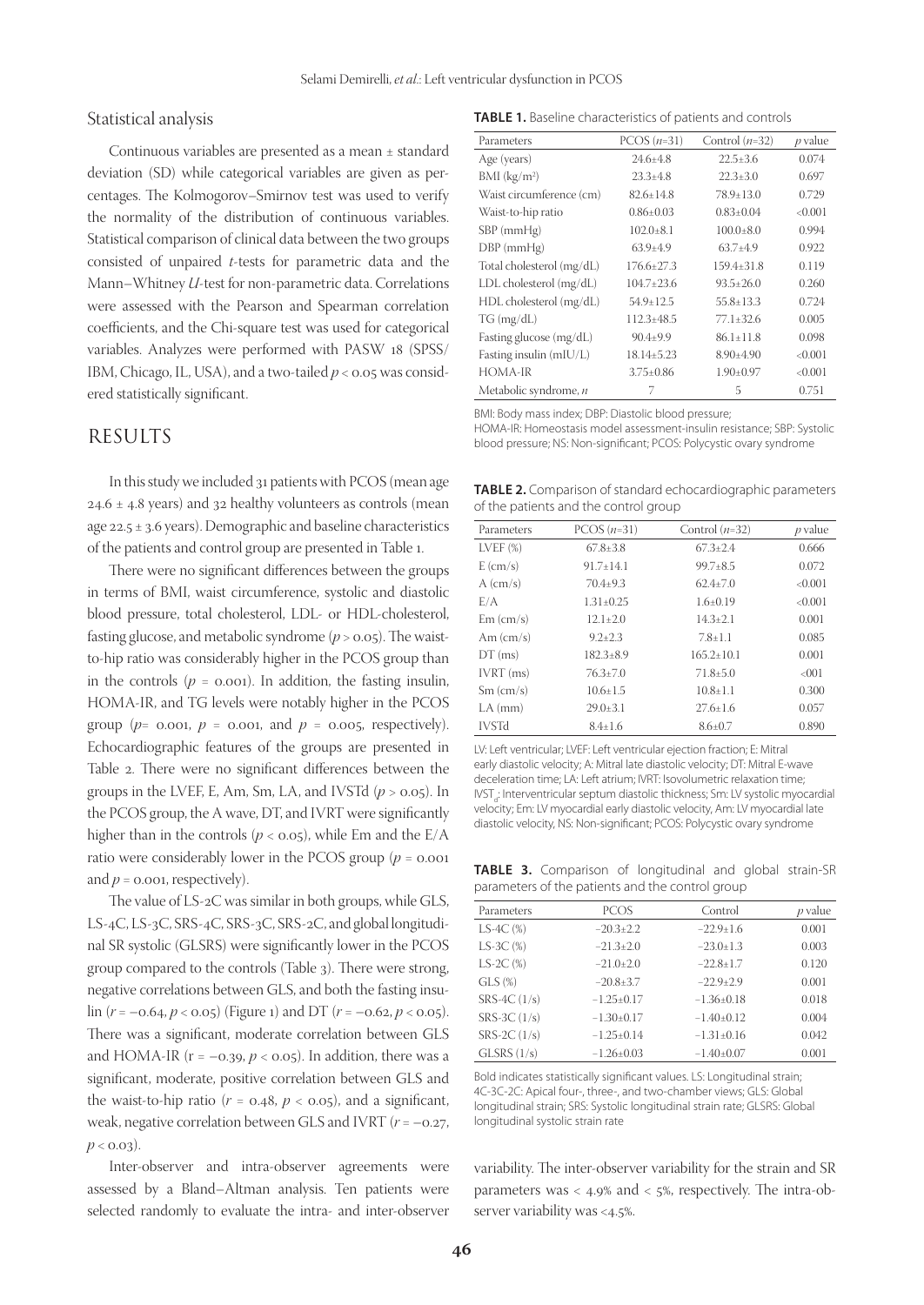

**FIGURE 1.** Correlation between global longitudinal strain and fasting insulin.

### DISCUSSION

PCOS causes symptoms such as amenorrhea, hirsutism, and enlarged polycystic ovaries, and it is associated with a number of cardiovascular disease risk factors, such as dyslipidemia, impaired glucose tolerance, increased blood pressure, and IR [18]. A recent meta-analysis found an increased incidence of cardiovascular events in women with PCOS [19]. In this observational study, we identified an early decrease in LV function in the PCOS group compared to the control group using STE, which is a more objective method of evaluating both systolic and diastolic function.

In comparing PCOS patients to women with normal ovaries, many studies have reported that women with PCOS are seven 7 times more likely to have a myocardial infarction and common coronary artery disease [20]. This is not surprising as women with PCOS are often obese, with impaired glucose tolerance, apparent diabetes mellitus, IR, and metabolic syndrome. The cardiovascular disease risk increases in patients with metabolic syndrome and IR. Therefore, it is very important to detect early impairment in longitudinal LV functions in PCOS patients to prevent morbidity and mortality.

Cardiovascular abnormalities in PCOS patients including decreased cardiac systolic flow velocity, diastolic dysfunction, increased vascular stiffness, and endothelial dysfunction were previously reported [7,20]. In a previous case-control study, women with PCOS were found to have increased IVRT, index of early LV diastolic dysfunction, and lower ejection fraction compared to weight-matched healthy women [21]. LV systolic functions are frequently assessed using conventional echocardiography. However, conventional echocardiography has some limitations, such as imaging difficulties, dependence on operator experience, and obstacles related to LV geometry [22,23]. The introduction of the new STE method has enabled a more precise assessment of LV function [24] and

enables regional and global assessment of the left ventricle. Previous studies have indicated that 2D STE is more sensitive than conventional echocardiography for detecting subclinical ventricular dysfunction in various clinical disorders [25,26]. Erdogan et al. [27] reported that the GLS values decreased considerably in PCOS patients. We also identified significant decreases in systolic function parameters such as GLS, LS-4C, LS-3C, SRS-4C, SRS-3C, SRS-2C, and GLSRS using STE in PCOS patients compared to the control group; this indicated that subclinical LV dysfunction starts early in PCOS patients.

In a study by Share et al. [28], they detected subclinical cardiac dysfunction in women with abdominal obesity. However, in our study there was no difference in BMI between two groups, however, waist-to-hip ratio was higher in PCOS group, suggesting that BMI is not the single factor in the pathogenesis impaired myocardial function in PCOS patients.

Diabetes and metabolic syndrome are the two best-known causes of coronary artery disease. We also found that the HOMA-IR showing IR, fasting insulin, and waist-to-hip ratio were higher in the PCOS patients. Metabolic syndrome was detected in seven patients in the PCOS group and in five of the controls. Wild et al. [29] found a significant correlation between an increased waist-to-hip ratio and coronary artery disease. In our study, PCOS patients had a high waist-to-hip ratio, which might be associated with the risk of coronary artery disease.

Heart failure risk is more common in obese women than in obese men. Obesity leads to LV dysfunction via increased production of cardio-inhibitory cytokines and some neurohormones, and by causing myocardial fibrosis [30,31]. In our study, there was no difference in the BMI of the two groups, while the waist-to-hip ratio was higher in the PCOS patients. Therefore, the waist-to-hip ratio might be associated with myocardial dysfunction in PCOS patients. Prelevic et al. [32] discovered that systolic blood flow velocity was lower in the PCOS group than the control group and that there was an inverse correlation between systolic outflow parameters and fasting insulin. In addition, they found that increased insulin levels were correlated with decreased LV systolic flow. In our study, fasting insulin was elevated in PCOS patients, and there was a significant, negative correlation between elevated fasting insulin and GLS.

LV diastolic dysfunction is an early indicator of cardiomyopathy and is correlated with IR, endothelial dysfunction, hypertension, cardiovascular disease, and oxidative stress. In our study, diastolic dysfunction parameters such as DT, IVRT, A, and the E/A ratio were considerably higher in the PCOS group. This implies that both systolic and diastolic dysfunction should be followed at an earlier period in PCOS patients. In addition, some studies have explored the important correlation between plasma insulin levels and IVRT [21].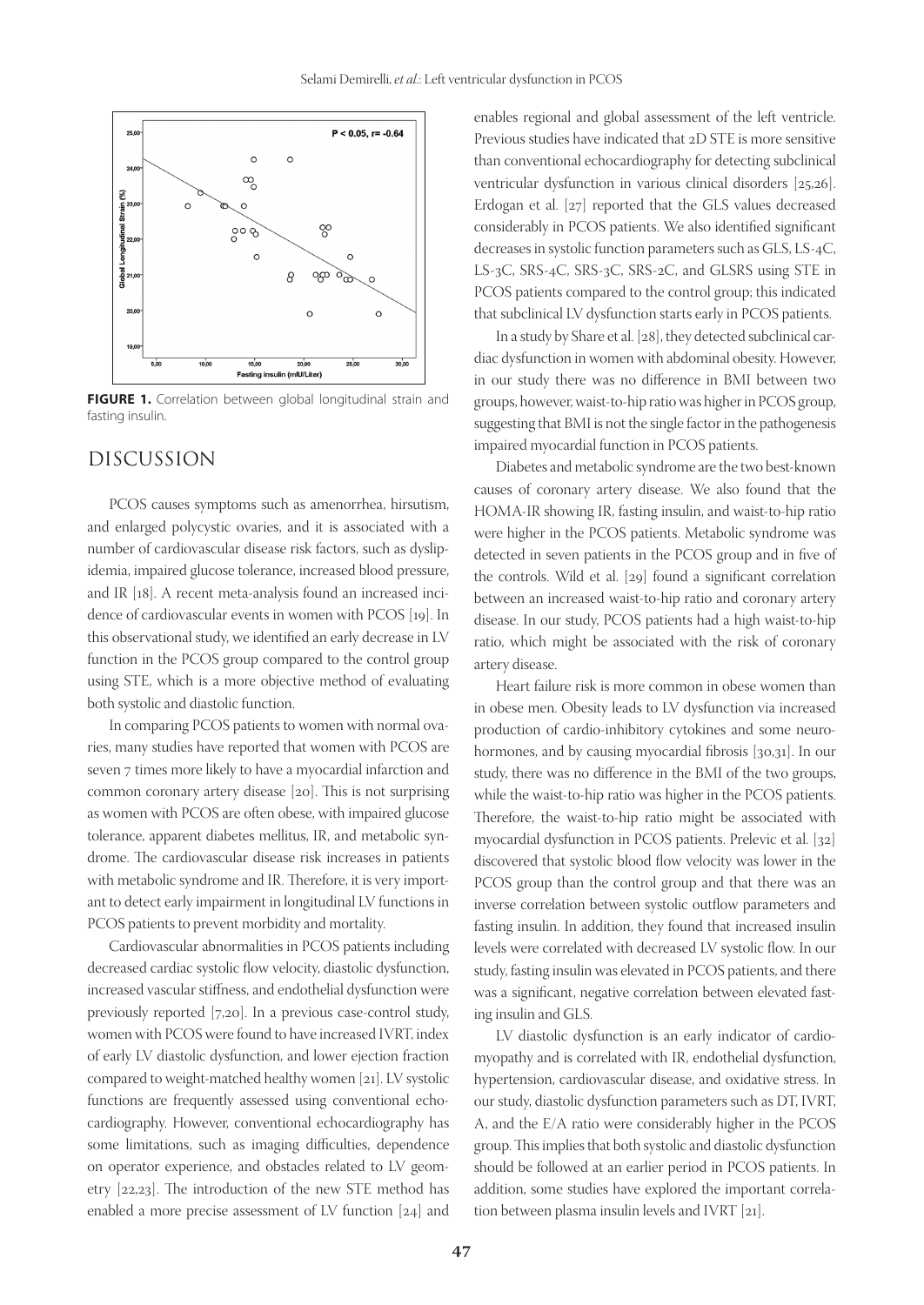This study had some limitations. The most important was that because it was a cross-sectional study, there was no longterm follow-up of cardiovascular morbidity and mortality. Another limitation was the small number of patients, which may prevent these results from being generalized to all PCOS patients. Nevertheless, our study detected important parameters that should shed light on the prediction of cardiovascular disease among PCOS patients. Further studies should be performed in the future to corroborate the findings from this study.

# CONCLUSION

We show that both systolic and diastolic dysfunction can develop early in patients with PCOS. In addition to conventional echocardiography parameters, the decrease in GLS and GLSRS determined with the new STE method might be helpful in preventing the early progression of asymptomatic subclinical LV dysfunction.

## ACKNOWLEDGMENTS

A summary of this study were presented as an oral presentation at the 64th ESCVS and 11th International Congress of Update in Cardiology and Cardiovascular Surgery, and the abstract was published in the American Journal of Cardiology, Volume 115, Supplement, 1 March 16, Pages S77-S78.

# DECLARATION OF INTERESTS

The authors declare no conflict of interests.

## REFERENCES

- [1] Azziz R, Woods KS, Reyna R, Key TJ, Knochenhauer ES, Yildiz BO. The prevalence and features of the polycystic ovary syndrome in an unselected population. J Clin Endocrinol Metab 2004;89(6):2745-9. http://dx.doi.org/10.1210/jc.2003-032046.
- [2] Hart R, Hickey M, Franks S. Definitions, prevalence and symptoms of polycystic ovaries and polycystic ovary syndrome. Best Pract Res Clin Obstet Gynaecol 2004;18(5):671-83. http://dx.doi.org/10.1016/j.bpobgyn.2004.05.001.
- [3] Schannwell CM, Schneppenheim M, Perings S, Plehn G, Strauer BE. Left ventricular diastolic dysfunction as an early manifestation of diabetic cardiomyopathy. Cardiology 2002;98(1-2):33-9. http://dx.doi.org/10.1159/000064682.
- [4] Brutsaert DL, Sys SU, Gillebert TC. Diastolic failure: Pathophysiology and therapeutic implications. J Am Coll Cardiol 1993;22(1):318-25.
	- http://dx.doi.org/10.1016/0735-1097(93)90850-Z.
- [5] Watts GF, Marwick TH. Ventricular dysfunction in early diabetic heart disease: Detection, mechanisms and significance. Clin Sci  $(Lond)_{2003;105(5):537-40.$ http://dx.doi.org/10.1042/CS20030211.
- [6] Kelly CC, Lyall H, Petrie JR, Gould GW, Connell JM, Sattar N. Low grade chronic inflammation in women with polycystic ovarian syndrome. J Clin Endocrinol Metab 2001;86(6):2453-5. http://dx.doi.org/10.1210/jcem.86.6.7580.
- [7] Paradisi G, Steinberg HO, Hempfling A, Cronin J, Hook G,

Shepard MK, et al*.* Polycystic ovary syndrome is associated with endothelial dysfunction. Circulation 2001;103(10):1410-5. http://dx.doi.org/10.1161/01.CIR.103.10.1410.

- [8] Dunaif A. Insulin resistance and the polycystic ovary syndrome: Mechanism and implications for pathogenesis. Endocr Rev 1997;18(6):774-800.
	- http://dx.doi.org/10.1210/er.18.6.774.
- [9] Bansal M, Cho GY, Chan J, Leano R, Haluska BA, Marwick TH. Feasibility and accuracy of different techniques of two-dimensional speckle based strain and validation with harmonic phase magnetic resonance imaging. J Am Soc Echocardiogr 2008;21(12):1318-25. http://dx.doi.org/10.1016/j.echo.2008.09.021.
- [10] Marwick TH, Leano RL, Brown J, Sun JP, Hoffmann R, Lysyansky P, et al*.* Myocardial strain measurement with 2-dimensional speckle-tracking echocardiography: Definition of normal range. JACC Cardiovasc Imaging 2009;2(1):80-4. http://dx.doi.org/10.1016/j.jcmg.2007.12.007.
- [11] Barbosa MM, Costa Rocha MO, Vidigal DF, Bicalho Carneiro Rde C, Araújo RD, Palma MC, et al*.* Early detection of left ventricular contractility abnormalities by two-dimensional speckle tracking strain in Chagas' disease. Echocardiography 2014;31(5):623-30. http://dx.doi.org/10.1111/echo.12426.
- [12] Barbosa JA, Mota CC, Simões E Silva AC, Nunes Mdo C, Barbosa MM. Assessing pre-clinical ventricular dysfunction in obese children and adolescents: The value of speckle tracking imaging. Eur Heart J Cardiovasc Imaging 2013;14(9):882-9. http://dx.doi.org/10.1093/ehjci/jes294.
- [13] Biswas M, Sudhakar S, Nanda NC, Buckberg G, Pradhan M, Roomi AU, et al*.* Two- and three-dimensional speckle tracking echocardiography: Clinical applications and future directions. Echocardiography 2013;30(1):88-105. http://dx.doi.org/10.1111/echo.12079.
- [14] Rotterdam ESHRE/ASRM-Sponsored PCOS Consensus Workshop Group. Revised 2003 consensus on diagnostic criteria and long-term health risks related to polycystic ovary syndrome. Fertil Steril 2004;81(1):19-25.
	- http://dx.doi.org/10.1016/j.fertnstert.2003.10.004.
- [15] Alberti KG, Zimmet P, Shaw J. IDF Epidemiology Task Force Consensus Group. The metabolic syndrome- a new worldwide definition. Lancet 2005; 366:1059-62.
- [16] Matthews DR, Hosker JP, Rudenski AS, Naylor BA, Treacher DF, Turner RC. Homeostasis model assessment: Insulin resistance and beta-cell function from fasting plasma glucose and insulin concentrations in man. Diabetologia 1985;28(7):412-9. http://dx.doi.org/10.1007/BF00280883.
- [17] Lang RM, Bierig M, Devereux RB, Flachskampf FA, Foster E, Pellikka PA, et al*.* Recommendations for chamber quantification: A report from the American Society of Echocardiography's Guidelines and Standards Committee and the Chamber Quantification Writing Group, developed in conjunction with the European Association of Echocardiography, a branch of the European Society of Cardiology. J Am Soc Echocardiogr 2005;18(12):1440-63. http://dx.doi.org/10.1016/j.echo.2005.10.005.
- [18] Tasolar H, Mete T, Balli M, Altun B, Çetin M, Yüce T, et al*.* Assessment of atrial electromechanical delay in patients with polycystic ovary syndrome in both lean and obese subjects. J Obstet Gynaecol Res 2014;40(4):1059-66. http://dx.doi.org/10.1111/jog.12308.
- [19] de Groot PC, Dekkers OM, Romijn JA, Dieben SW, Helmerhorst FM. PCOS, coronary heart disease, stroke and the influence of obesity: A systematic review and meta-analysis. Hum Reprod Update 2011;17(4):495-500. http://dx.doi.org/10.1093/humupd/dmr001.
- [20] Birdsall MA, Farquhar CM, White HD. Association between polycystic ovaries and extent of coronary artery disease in women having cardiac catheterization. Ann Intern Med 1997;126(1):32-5. http://dx.doi.org/10.7326/0003-4819-126-1-199701010-00005.
- [21] Tíras MB, Yalcìn R, Noyan V, Maral I, Yìldìrìm M, Dörtlemez O, et al*.* Alterations in cardiac flow parameters in patients with polycystic ovarian syndrome. Hum Reprod 1999;14(8):1949-52.